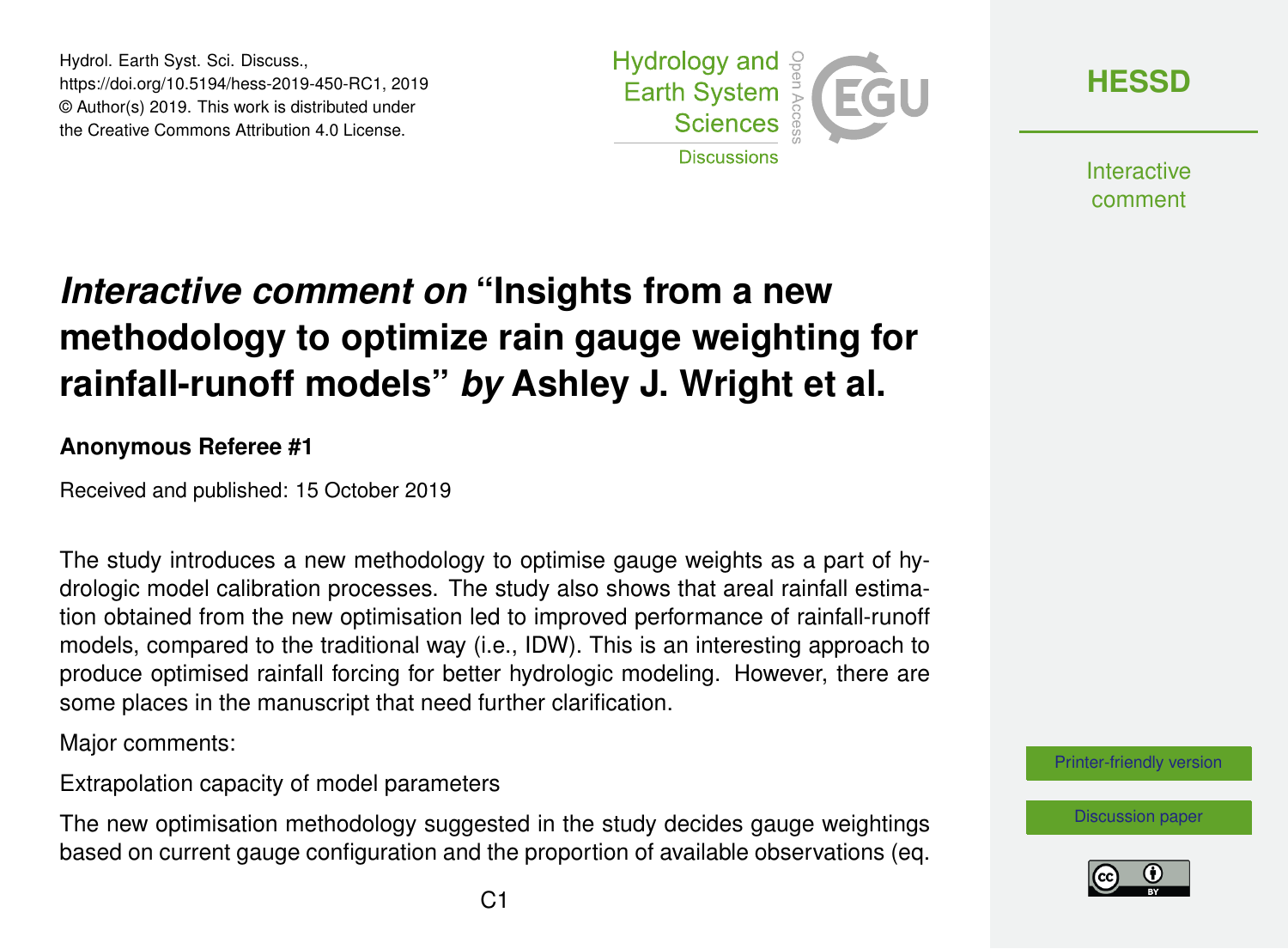4), and the optimisation method affects model parameter values (as shown in Figure 7). In this context, can we guarantee that the model parameters perform well also with areal rainfall estimated from other rainfall data sources (e.g., reanalysis for future projection), compared to the model parameters obtained from the IDW? Moreover, when the gauge configuration is changed (e.g., more gauges are installed in the future), how can we use the obtained model parameters & gauge weightings? Do we have to calibrate models again with the new gauge set-up? Can you address this point with more details?

Specific comments:

p.3 l.69: why PET is considered here? Is it one of forcing data for models? Please clarify.

p.3/Table3: can you specify what time period you considered for each catchment? i.e., the length of 100% time used to calculate % of time that no gauge has an observation.

p.5 eq.4: how do other constant values are decided? Do they have any (physical) meaning for the calculation?

p.7 l.175: Why don't you consider more performance metrics (e.g., correlation, bias of annual runoff) to evaluate the performance of IDW vs OGW from various aspects?

p.8 l.219-220: this point should be more carefully addressed. This also could mean that the model parameters are forced, to some extent, to describe runoff better, regardless of other hydrologic variables (i.e., over-fitting to runoff).

Figure 1. How did you deal with the time steps with missing observation, especially for the Onkaparinga catchment where most of gauges have less than 50% of time series during the study period, so probably there are some time steps when all gauges are not available?

Figure 2 vs Figure 4: given that HBV and PDM shows very similar results in Figure 4 (i.e., OGW increased rainfall), I would expect similar results between the HBV and **Interactive** comment

[Printer-friendly version](https://www.hydrol-earth-syst-sci-discuss.net/hess-2019-450/hess-2019-450-RC1-print.pdf)

[Discussion paper](https://www.hydrol-earth-syst-sci-discuss.net/hess-2019-450)